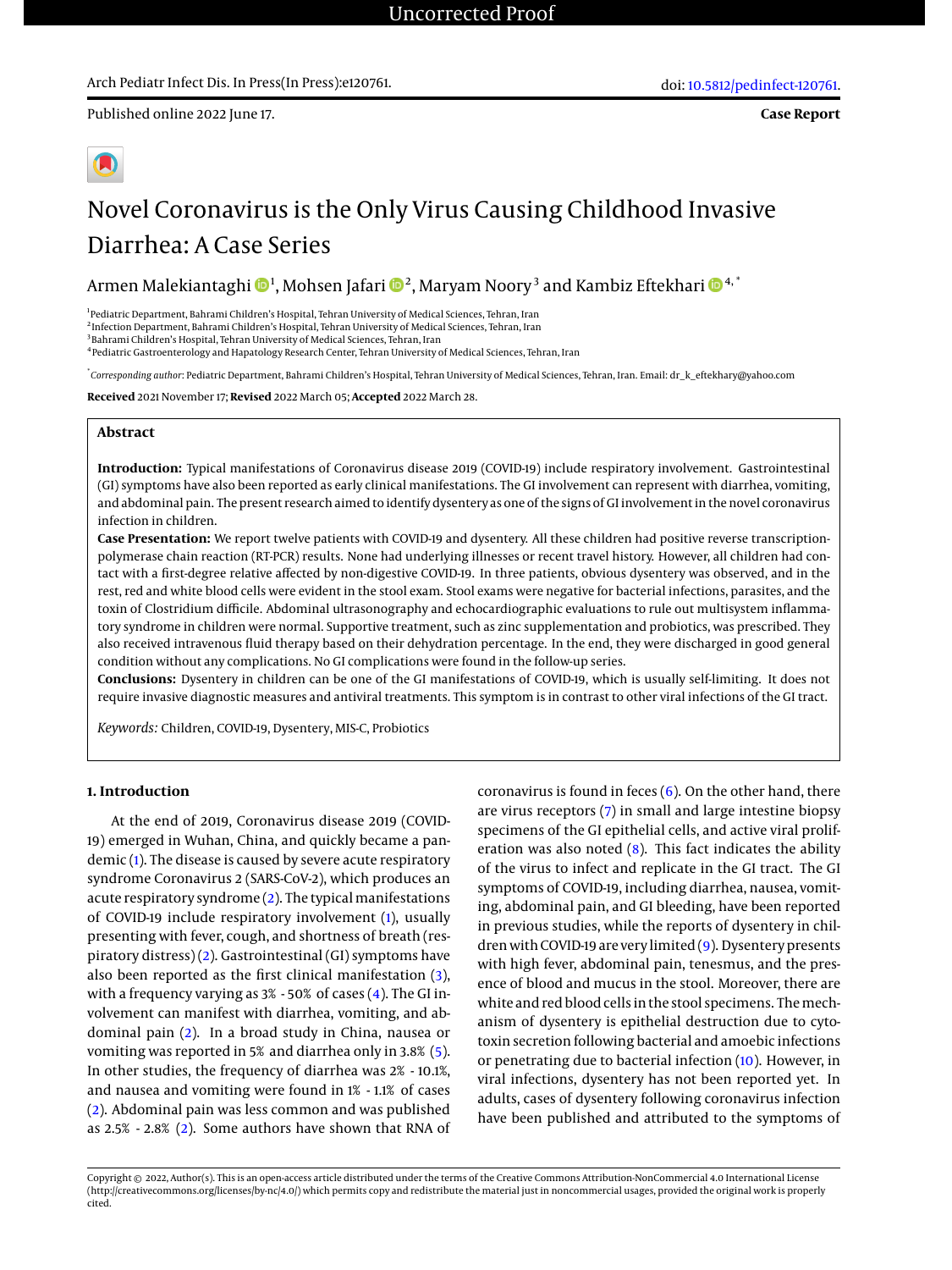hemorrhagic colitis [\(4,](#page-2-3) [10,](#page-3-3) [11\)](#page-3-4). The aim of presenting pediatric patients with dysentery is to depict this clinical manifestation as one of the signs of the GI involvement of novel coronavirus infection in children.

#### **2. Case Presentation**

We present 12 patients with COVID-19 with a clinical manifestation of dysentery. Half of these individuals were girls. The youngest was 10 months, and the eldest was 108 months. All patients had positive RT-PCR results. None had underlying illnesses or recent travel history. However, all children had contact with a first-degree relative with nondigestive COVID-19. In addition to diarrhea, we found nausea, vomiting, and fever. Obvious blood with diarrhea was observed in only three patients, accompanied by mild to moderate dehydration. In only four cases, mild abdominal pain was reported, and no children complained of respiratory symptoms.

A stool sample was collected to check for white and red blood cells, parasite ova, and stool culture (for Campylobacter, Salmonella, Shigella, Escherichia coli, and Yersinia, the producers of Shiga toxin) and was sent to the hospital laboratory. Another stool sample was sent to the Faculty of Health Laboratory of Tehran University of Medical Sciences for detecting Clostridium difficile toxins. All stool cultures were negative, and parasitic ova and toxins were also negative.

Antibiotics of the third-generation Cephalosporins were started at the beginning and before stool culture for relatively ill patients with high fever, considering the possible bacterial causes of dysentery. When the RT-PCR result was positive, and the stool cultures were negative, the antibiotics were discontinued (themaximum duration of antibiotic therapy was 72 h). Note that an anal swab was not performed for Coronavirus infection. Children received supportive care for dehydration and electrolyte disturbances during hospitalization with oral hydration therapy, serum therapy, zinc, and probiotics supplementation. They did not receive antiviral medications, systemic or topical corticosteroids, anticoagulants, or immunoglobulins. Vital signs and pulmonary monitoring, especially O2 saturation, were charted regularly. A chest X-ray was taken at the beginning of hospitalization despite the absence of respiratory symptoms and impaired oxygen flow, which were reported to be normal. However, no lung scan was performed. All children underwent abdominal and pelvic ultrasound and echocardiography to rule out multisystem inflammatory syndrome in children (MIS-C). All these tests were normal. [Table 1](#page-2-6) summarizes the clinical and laboratory characteristics of patients. All children were discharged with improved diarrhea, in good general condition, and without complications. In the follow-up after discharge, complete recovery was observed in all of them.

#### **3. Discussion**

SARS-CoV-2 tends to involve the GI tract with a lower prevalence of lung disease. The angiotensin-convertingenzyme receptor 2 is responsible for the entry of SARS-CoV-2 into cells and is abundantly expressed in the GI epithelium [\(9\)](#page-3-2). There are cases of definitive COVID-19 in children who do not show obvious respiratory symptoms and represent other manifestations, such as GI involvement. Other differential diagnoses are made and, as a result, are identified later and lead to further spread of the infection in society [\(12\)](#page-3-5). GI involvement has been reported in up to half of the cases of COVID-19 [\(4\)](#page-2-3). The most common GI manifestations include nausea, vomiting, diarrhea, and abdominal pain [\(2\)](#page-2-1). Only one dysentery case has been reported in children with this disease [\(9\)](#page-3-2). Similar to other GI viral infections, COVID-19 may cause inflammation directly through cellular infection or indirectly by inflammatory cytokines [\(4\)](#page-2-3).

In patients with dysentery, the common causes of infection, such as Campylobacter, Salmonella, Shigella, Yersinia, and Escherichia coli, that produce Shiga toxin, should be ruled out tested negative in stool examination and culture. The possibility of developing pseudomembranous colitis secondary to Clostridium difficile (toxin) was also ruled out by examining stool for the relevant toxin and the lack of a history of receiving antibiotics before the disease. The GI bleeding in patients with COVID-19 can be secondary to hypoxia and mucosal ischemia [\(13\)](#page-3-6), mesenteric thrombosis [\(14\)](#page-3-7), and stress ulcer or rectal ulcer secondary to the rectal tube [\(15\)](#page-3-8). None of our patients had severe respiratory manifestations or hypoxia, and there was no mucosal ischemia. In the previous studies, mesenteric thrombosis was reported in patients with COVID-19, most of whom were old and had underlying diseases, including hypertension, diabetes, obesity, obstructive sleep apnea, anxiety, chronic bronchitis, heart transplantation, and a history of essential thrombocytosis. Thrombosis was reported in only one 9-year-old child with idiopathic medullar aplasia [\(14\)](#page-3-7). However, thrombosis was one of the final manifestations of COVID-19 in hospitalized patients  $(14).$  $(14).$ 

Stress ulcer was not considered because these children did not have a history of GI bleeding, had stable vital signs, and did not have a noticeable decline in hemoglobin. No patients needed a rectal tube, and the possibility of a rectal ulcer was also ruled out. Because dysentery started acutely and improved in 2 weeks (no criteria for chronic dysentery), inflammatory bowel disease diagnosis was not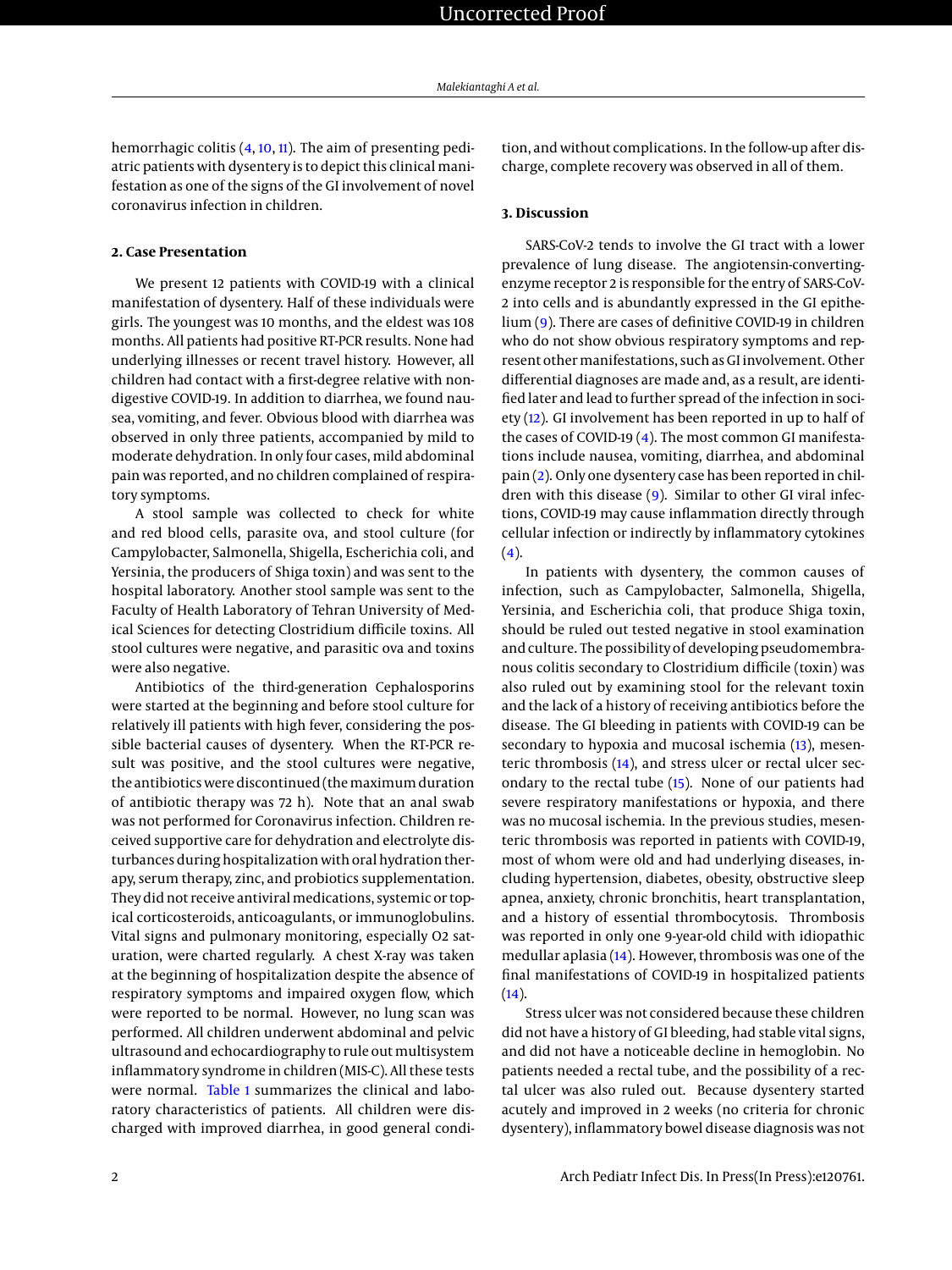<span id="page-2-6"></span>

| Table 1. Clinical and Laboratory Characteristics of Patients with the New Coronavirus |        |         |                |                                                  |            |             |             |        |        |                  |            |            |     |            |
|---------------------------------------------------------------------------------------|--------|---------|----------------|--------------------------------------------------|------------|-------------|-------------|--------|--------|------------------|------------|------------|-----|------------|
| No.                                                                                   | Gender | Age (M) | Weight<br>(kg) | <b>Chief Complaint</b>                           | <b>WBC</b> | ${\bf N}$ % | ${\bf L}$ % | Hb     | PLT    | <b>CRP</b>       | S/E        |            | LDH | <b>ALT</b> |
|                                                                                       |        |         |                |                                                  |            |             |             |        |        |                  | <b>WBC</b> | <b>RBC</b> |     |            |
| 1                                                                                     | Male   | 108     | 42             | Fever, Abdominal Pain,<br>Diarrhea               | 12700      | 86          | 9           | $12\,$ | 185000 | 65               | $10 - 15$  | $20 - 25$  | 341 | 14         |
| $\overline{\mathbf{2}}$                                                               | Female | 16      | 10             | Fever, Vomiting, Diarrhea                        | 22400      | 50          | 30          | 12.3   | 226000 | 38               | 30-35      | $15 - 20$  | 397 | 28         |
| 3                                                                                     | Male   | 15      | 9.5            | Fever, Vomiting, Diarrhea                        | 9100       | 71          | 18          | 12.7   | 239000 | 5                | $10-15$    | $20 - 25$  | 623 | 38         |
| $\overline{\mathbf{4}}$                                                               | Female | 14      | 8.9            | Fever, Irritability, Diarrhea                    | 3900       | 51          | 41          | 11.2   | 153000 | 10 <sup>10</sup> | 30-35      | Many       | 350 | 29         |
| 5                                                                                     | Male   | 38      | 15             | Fever, Abdominal Pain,<br>Vomiting, Diarrhea     | 12800      | 28          | 45          | 12.9   | 338000 | 60               | 30-35      | Many       | 280 | 25         |
| 6                                                                                     | Male   | $10\,$  | 9.7            | Fever, Vomiting, Diarrhea                        | 3800       | 21          | 52          | 11.9   | 203000 | 100              | $3 - 4$    | $30 - 35$  | 48  | 40         |
| 7                                                                                     | Male   | 48      | 15.5           | Fever, Vomiting,<br>Abdominal Pain.<br>Dysentery | 18100      | 88          | 9           | 12.2   | 175000 | 30               | $10 - 15$  | 30-45      | 480 | 20         |
| 8                                                                                     | Female | 16      | $\bf8$         | Fever, Vomiting, Diarrhea                        | 3700       | 68          | 24          | 12.3   | 226000 | 98               | 30-35      | $15 - 20$  | 397 | 32         |
| 9                                                                                     | Male   | 15      | 9.2            | Fever, Vomiting, Diarrhea                        | 19100      | 67          | 20          | 12.5   | 210000 | $\overline{7}$   | $20 - 25$  | $10 - 15$  | 623 | 38         |
| 10                                                                                    | Female | 24      | 11.1           | Vomiting, Abdominal<br>Pain, Diarrhea            | 10100      | 43          | 53          | 11.9   | 187000 | 56               | $10-15$    | $10 - 15$  | 340 | 28         |
| 11                                                                                    | Female | 36      | 12.5           | Fever, Vomiting,<br>Dysentery                    | 4100       | 55          | 39          | $11\,$ | 210000 | 77               | $15 - 20$  | Many       | 280 | 32         |
| 12                                                                                    | Female | 19      | 10.5           | Fever, Dysentery                                 | 19200      | 35          | 61          | 11.4   | 155000 | 88               | $30 - 45$  | Many       | 560 | 22         |

raised. None of the studied patients had clinical or laboratory evidence of liver involvement, and the levels of aminotransferases were reported to be normal, as shown by Sattar et al. [\(4\)](#page-2-3). In addition, none of our children met the diagnostic criteria for MIS-C. Endoscopy and colonoscopy could pose a risk to medical staff and, in general, had to be limited to patients with life-threatening GI bleeding or esophageal obstruction due to a foreign body [\(15,](#page-3-8) [16\)](#page-3-9). Our patients did not have life-threatening symptoms or severe bleeding. Therefore, they did not undergo endoscopy.

Finally, COVID-19 can represent non-pulmonary manifestations, such as dysentery. Symptoms were usually selflimiting and did not require invasive diagnosis or antiviral therapy. However, it should be noted that this manifestation of the new coronavirus infection is unlike other viral intestinal infections. In viral infections, dysentery is not reported. We aimed to inform physicians about this symptom of COVID-19 to allow rapid detection and early preventive measures for disease spread. It is recommended to avoid unnecessary antibiotics due to the viral cause.

### **Footnotes**

**Authors' Contribution:** The authors contributed equally to this study.

**Conflict of Interests:** The authors have no conflicts of interest relevant to this article to disclose.

**Data Reproducibility:** The dataset presented in the current study is available on request from the corresponding author during submission or after publication. The data are not publicly available because of confidentiality.

Arch Pediatr Infect Dis. In Press(In Press):e120761. 3

**Ethical Approval:** Patients' personal information remained confidential and was made available only to the researcher. Written consent was obtained from parents. No additional costs were imposed on patients. This study was approved by the Research Ethics Committee of Children's Medical Center, Tehran University of Medical Sciences.

**Funding/Support:** No external funding was secured for this study.

**Informed Consent:** Written informed consent was obtained from the parents of evaluated children for inclusion in the study.

#### **References**

- <span id="page-2-0"></span>1. Alamoudi A, Alamoudi A, Binammar D, Babqi R. COVID-19 presented with bloody diarrhea: a case report. *International Journal of Medicine in Developing Countries*. 2020;**4**(12):1–4. doi: [10.24911/IJMDC.51-](http://dx.doi.org/10.24911/IJMDC.51-1605465568) [1605465568.](http://dx.doi.org/10.24911/IJMDC.51-1605465568)
- <span id="page-2-1"></span>2. Wong SH, Lui RN, Sung JJ. Covid-19 and the digestive system. *J Gastroenterol Hepatol*. 2020;**35**(5):744–8. doi: [10.1111/jgh.15047.](http://dx.doi.org/10.1111/jgh.15047) [PubMed: [32215956\]](http://www.ncbi.nlm.nih.gov/pubmed/32215956).
- <span id="page-2-2"></span>3. Parasa S, Desai M, Thoguluva Chandrasekar V, Patel HK, Kennedy KF, Roesch T, et al. Prevalence of Gastrointestinal Symptoms and Fecal Viral Shedding in Patients With Coronavirus Disease 2019: A Systematic Review and Meta-analysis. *JAMA Netw Open*. 2020;**3**(6). e2011335. doi: [10.1001/jamanetworkopen.2020.11335.](http://dx.doi.org/10.1001/jamanetworkopen.2020.11335) [PubMed: [32525549\]](http://www.ncbi.nlm.nih.gov/pubmed/32525549). [PubMed Central: [PMC7290409\]](https://www.ncbi.nlm.nih.gov/pmc/articles/PMC7290409).
- <span id="page-2-3"></span>4. Sattar Y, Connerney M, Rauf H, Saini M, Ullah W, Mamtani S, et al. Three Cases of COVID-19 Disease With Colonic Manifestations. *Am J Gastroenterol*. 2020;**115**(6):948–50. doi: [10.14309/ajg.0000000000000692.](http://dx.doi.org/10.14309/ajg.0000000000000692) [PubMed: [32427677\]](http://www.ncbi.nlm.nih.gov/pubmed/32427677). [PubMed Central: [PMC7273932\]](https://www.ncbi.nlm.nih.gov/pmc/articles/PMC7273932).
- <span id="page-2-4"></span>5. Guan W, Ni Z, Hu Y, Liang W, Ou C, He J, et al. Clinical characteristics of Coronavirus disease. *N Engl J Med*. 2019;**382**(18):1708–20.
- <span id="page-2-5"></span>6. Tang A, Tong ZD, Wang HL, Dai YX, Li KF, Liu JN, et al. Detection of Novel Coronavirus by RT-PCR in Stool Specimen from Asymptomatic Child, China. *Emerg Infect Dis*. 2020;**26**(6):1337–9.